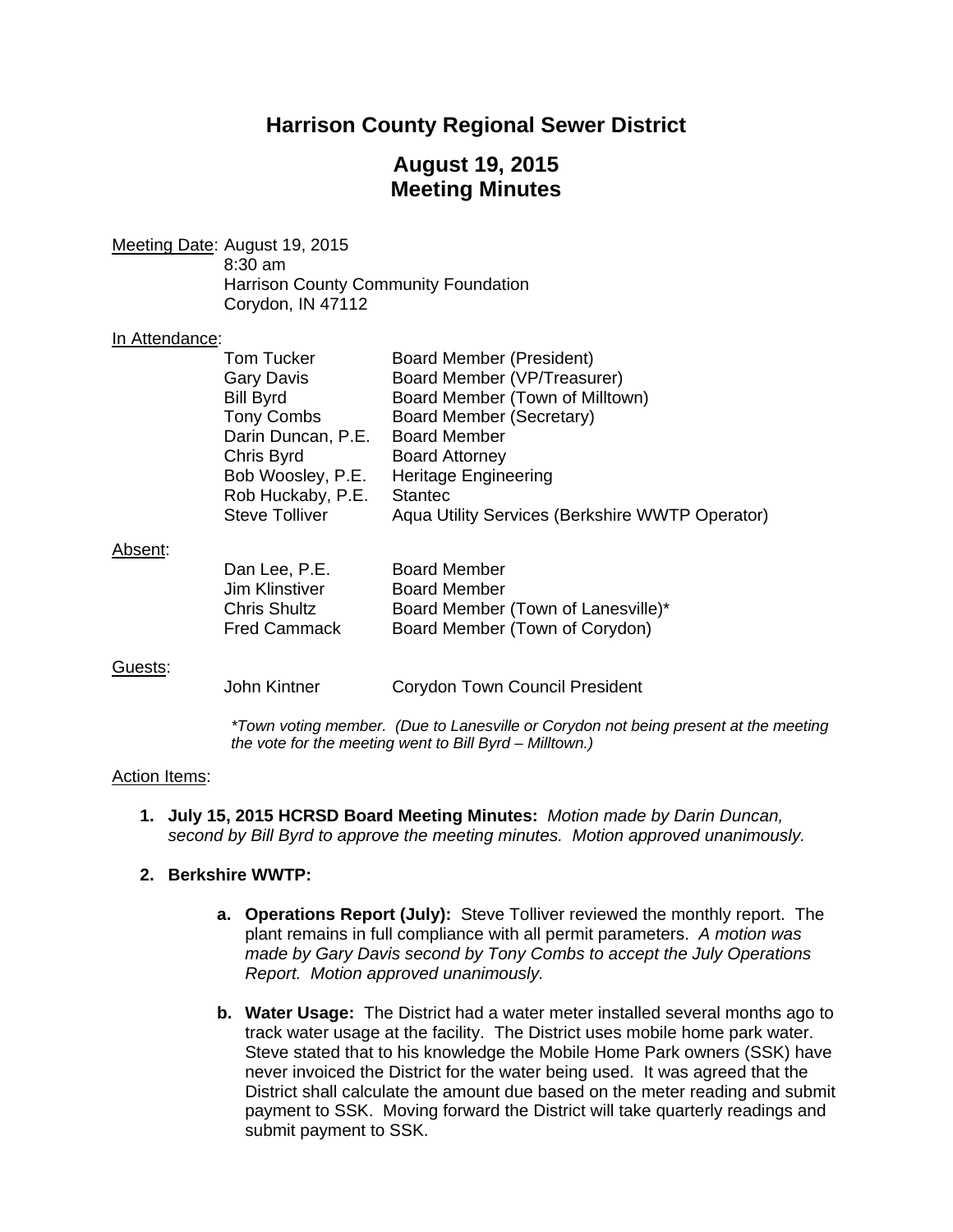HCRSD Mtg Minutes August 19, 2015 Page 2 of 4

> **c. Cost for O&M at Lift Stations:** Steve reported that to date his firm has been providing operation and maintenance activities at the Schmidt Cabinet, Child Craft, and Star Gas lift stations at no charge to the District. At the last meeting it was requested that Steve calculate the cost to perform O&M duties at these 3 stations as well as the new Lanesville Interchange lift station. Steve presented a cost of \$100 per lift station per month (\$400 total per month) to perform the necessary O&M procedures. This work will include (amongst other things) visiting each station a minimum of bi-weekly and weekly if necessary. *A motion was made by Bill Byrd seconded by Tony Combs to pay Aqua Utility Services \$400 per month for O&M at the Child Craft, Schmidt Cabinet, Star Gas, and Lanesville Interchange lift stations. Motion approved unanimously.*

# **3. Lanesville I-64 Interchange Sewer Project**

# **a. District's Part of Project:**

### **i. Construction:**

- i. All work (including punch list items) is complete. This project can now be closed out.
- ii. A final pay application request will be presented for approval during the Treasurer's report section of the meeting.

### **b. Town's Portion:**

**i. Construction**: No update provided.

#### **4. Stormwater:**

- **a.** Rob Huckaby presented possible projects and/or initiatives that could be undertaken by the District for 2016. After much discussion it was agreed the District needs to approach the Commissioner's again to determine what role the Commissioner's want the District to have as it relates to Stormwater.
- **b.** Ideas discussed during the meeting regarding future initiatives:
	- **i.** Demonstration Projects: The District needs feedback on how the projects have gone. The District needs to approach each school and gain valuable feedback.
	- **ii.** New Development: Pre versus Post Development requirements, should the District play a role?
	- **iii.** Priorities: What are the District's priorities? Quality, quantity, education? These items should be reviewed and discussed with the Commissioners.

# **5. Treasurers Report:**

- a. *Motion made by Darin Duncan, second by Bill Byrd to approve the July Treasurer's Report. Motion approved unanimously.*
- b. *Motion made by Gary Davis, second by Tony Combs to pay the following claims. Motion approved unanimously.*

#### *District Checking Account:*

i. Harrison REMC-WWTP electric service  $$1,329.27$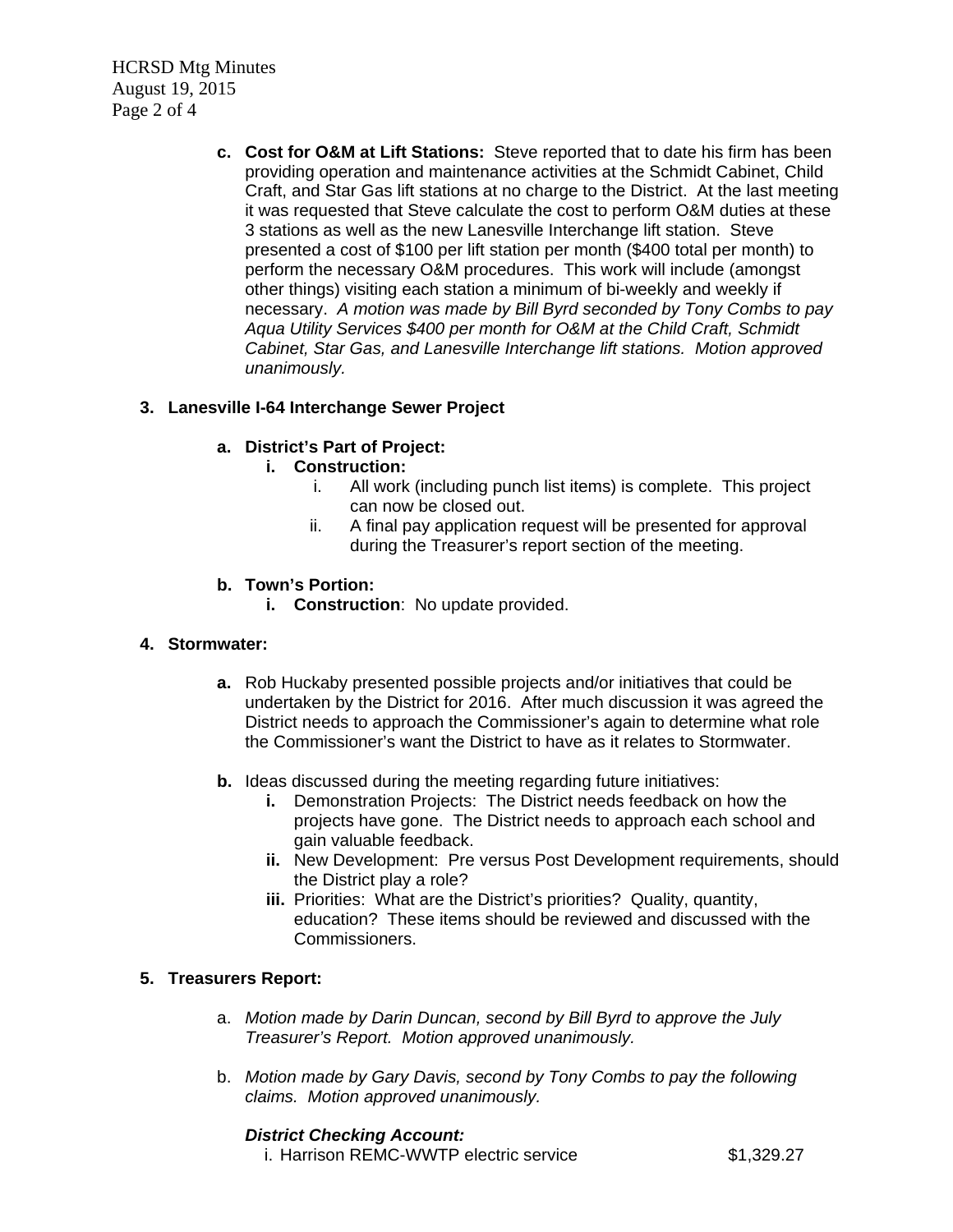HCRSD Mtg Minutes August 19, 2015 Page 3 of 4

| ii. Duke Energy - lift station electric service                          | \$26.19    |
|--------------------------------------------------------------------------|------------|
| iii. CAN Surety - bond                                                   | \$147.00   |
| iv. Aqua Utility Services - July billings/Aug WWTP operations \$2,606.66 |            |
| v. Town of Corydon - July sewer bills                                    | \$4,949.40 |
| vi. Heritage Eng. - Inv. 07030-69 - Support Services                     | \$31.80    |

- c. *Motion made by Bill Byrd, second by Tony Combs to approve the following invoices. Motion approved unanimously.* 
	- i. Heritage Engineering Invoice No.  $15008-07$  \$2,015.00  *Paid via County account 30302.*
- d. *Motion made by Gary Davis, second by Darin Duncan to approve the following invoice. Motion approved unanimously.* 
	- i. Infrastructure Systems Inc. (Pay Application No. 6) \$24,923.25 *This invoice is for the Lanesville Interchange Sewer Project.*

# **6. Budget:**

- **a.** Bob Woosley presented a draft budget for consideration. After discussion it was agreed the District would make a request to the County for Project Funding only (the District will self-fund the Operational Expenses via cash on hold and user fees).
- **b. Budget Request (2016):** The District instructed Bob and Rob to draft a budget to perform an update to the District's initial Feasibility Study that formed the District in 2003. This would be a comprehensive update to the plan that would provide a full listing of all District service areas, customers, rate ordinances, etc. The update would also provide a roadmap for the future. Original and new stakeholders would be invited to participate in a series of workshops. This is time sensitive as the County is in the process now of hearing all requests. Bob will prepare the request and send to the Board members for review via email no later than Friday (August 21, 2015). Tom will present the request to the Council and Commissioners.

# **7. Other Items:**

**a. North Harrison School Campus:** Bob reported that he has not heard back from Gary Burns (School Board). He will reach out to him again and possibly attend the next school board meeting (2<sup>nd</sup> Thursday of each month).

# Next Meeting:

Regular Board Meeting: September 16**, 2015 at 8:30 am** @ Harrison County Community Foundation Building.

Minutes prepared by: Heritage Engineering

# **End of Minutes**